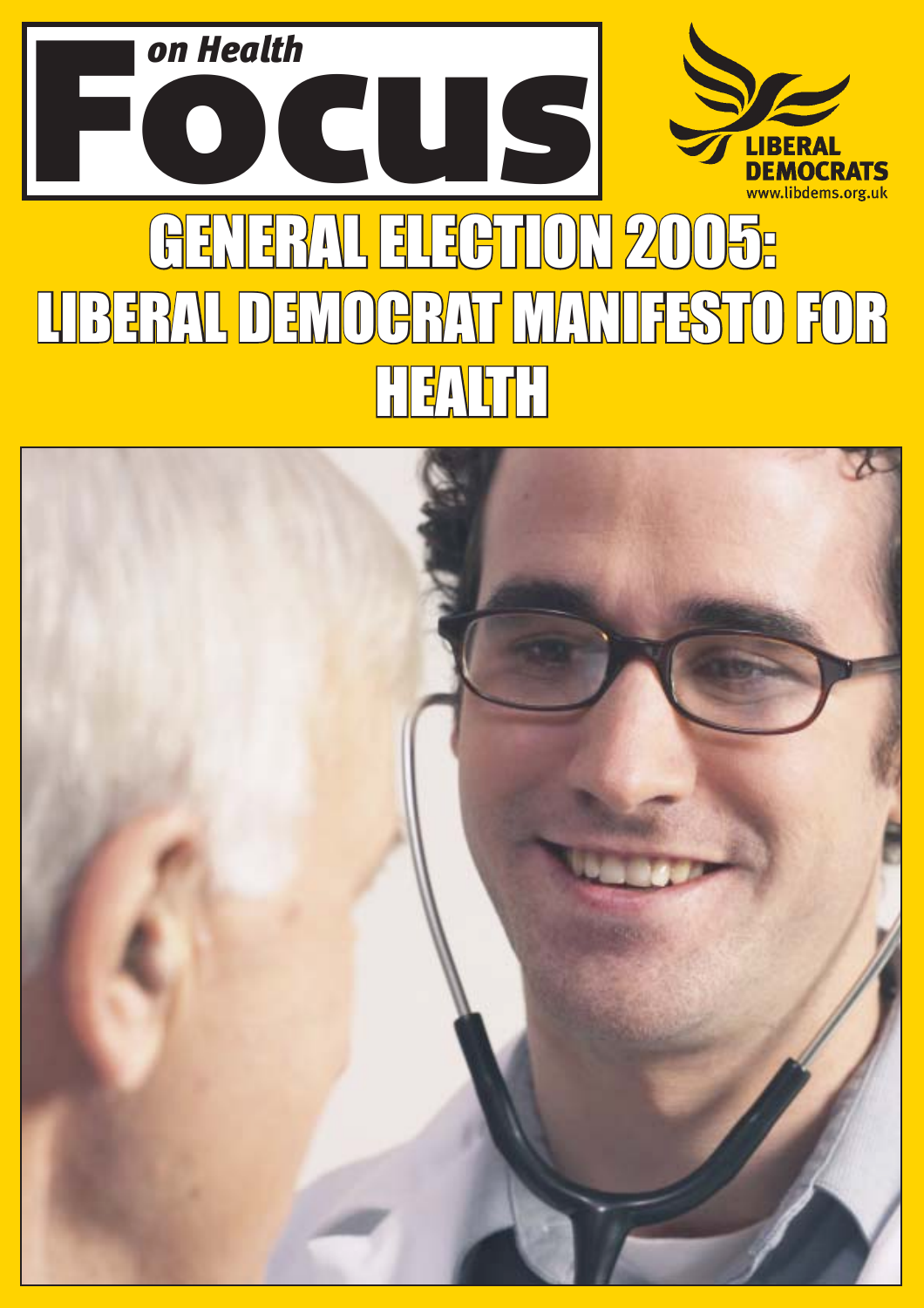*Charles Kennedy MP Liberal Democrats 4 Cowley Street London SW1P 3NB* **020 7222 7999** *www.libdems.org.uk*

The principles of the NHS are as relevant today as they were when it was first<br>founded: a universal service, funded through general taxati.<br>Frace to all based on need net . founded: a universal service, funded through as they were when it was first<br>care to all based on need not on what a person can afford.<br>Our campaign will be about presity to person can afford. Care to all based on need not on what a person can afford.<br>Our campaign will be about providing a quality health service closer to home. It

will not be about the false 'choice' being promoted by the other main parties. To most of us, the priority is whether we can be treated and cured quickly and efficiently if we fall ill. Yet despite the investment now going in and despite the dedication and skill of our health professionals, the number of operations being

cancelled is rising and thousands of people are still stuck on waiting lists. Labour cannot resist micro-managing how local hospitals and GP surgeries are run. The result? Money wasted, local needs left unmet. Targets get hit but the point is missed. MRSA and other superbugs are allowed to spread, and valuable scanners<br>are allowed to stand idle when patients are trapped on bidden until scanners

are allowed to stand idle when patients are trapped on hidden waiting lists for We should trust the professionals to use their judgement and allow the maximum

Strategic Health Authorities and reduce the number of arm local priorities.<br>
inspect and monitor NHS organisations. We number of arms length bodies which<br>
into frontline care. inspect and monitor NHS organisations. We will plough the resultant savings back

Labour has also failed to tackle unfair charging. Charges for eye and dental checks undermine preventive work, and many people with long term conditions still have to pay for prescriptions. Worst of all, many people with long term conditions still personal care – helping with things like washing and dressing need long term<br>more than five years after a Barrior washing and dressing nee personal care – helping with things like washing and dressing – still have to pay,<br>more than five years after a Royal Commission recommended that<br>should be free. more than five years after a Royal Commission recommended that personal care<br>should be free.<br>What we are proposing here is a clear set of policy and management changes for<br>improving our national health service and our nati

What we are proposing here is a clear set of policy and management changes for<br>improving our national health service and our nation's health.<br>The Liberal Democrat purpose is also

The Liberal Democrat purpose is clear. To create a modern, efficient changes for<br>health service which is properly staff and securely funded.<br>A health service where prevent: health service which is properly staff and securely funded.<br>A health service where prevention is as important as cure.

A health service where all waits matter and swift diagnosis and treatment count. A health service where quality services are delivered closer to home. A health service true to Beveridge's ideals, in tune with today's needs.

scope for design and delivery of services locally, based on local priorities. To aid this we would slim down the central government functions. We will abolish

*This document contains Federal Liberal Democrat policy, except in areas where policy of the Scottish and Welsh Liberal Democrats applies.* 

*A full costing document will be published at the same time as the General Election Manifesto.* 



# *Top 5 Liberal Democrat Policies for Health*

- **Free personal care.** We will end charging for personal care, as Liberal Democrats in Government have already done in Scotland.
- **Quicker diagnosis.** When a GP believes you may have a serious illness, we will offer diagnosis by the quickest practical route, public or private, so the NHS can treat you more quickly. We will tackle the scandal of expensive scanners standing idle. We will publish waiting times for all tests and scans.
- **Fighting superbugs, cleaning hospitals.** Preventing, controlling and containing the spread of infection will no longer take second place to political targets.
- **Cut unfair charges free eye and dental checks, fewer prescription charges.**
- **Prevention as important as cure.**  We will concentrate on helping people stay healthy as well as caring for them when they fall ill.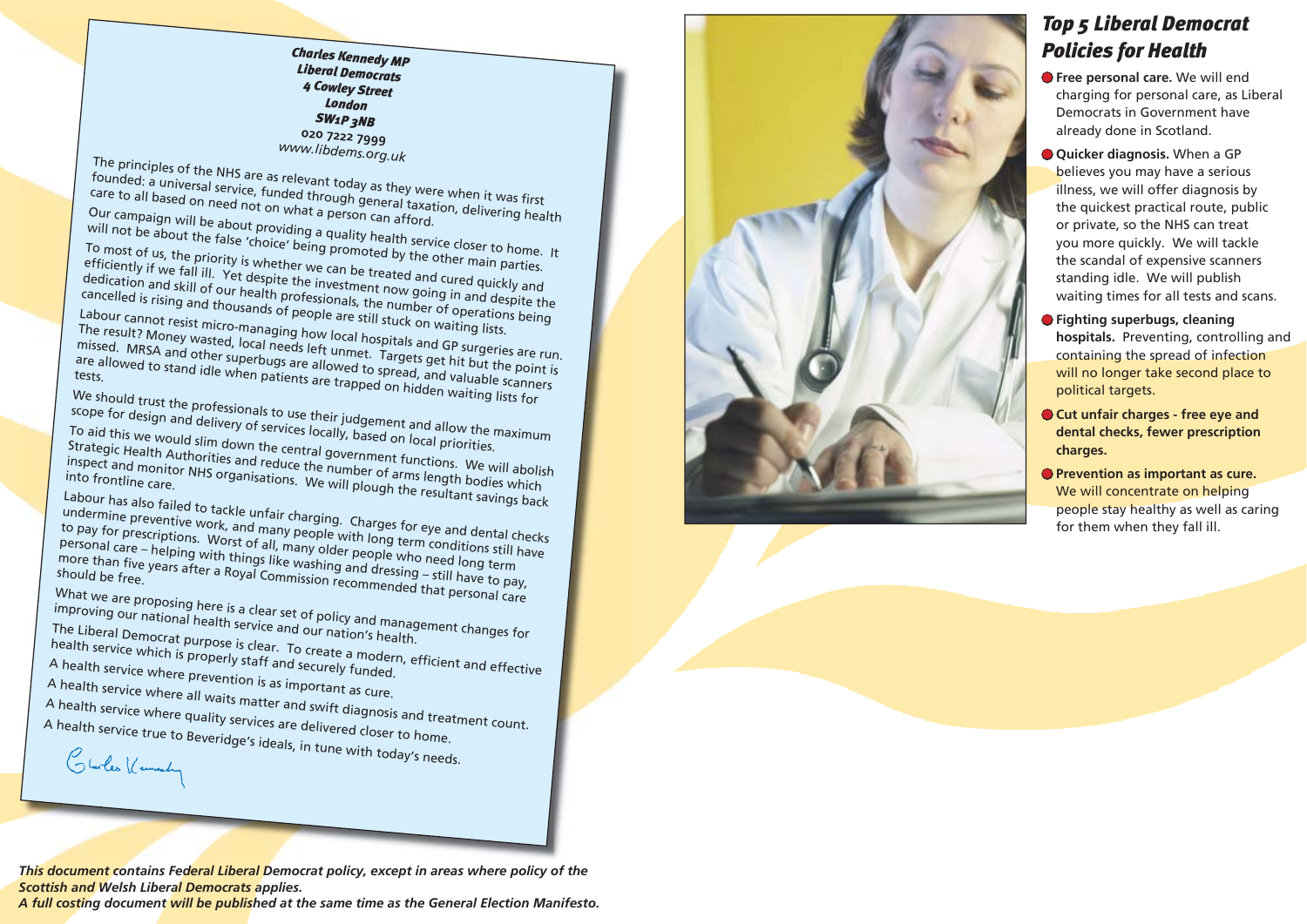## *Dignity in old age*

**Labour broke its promise to end charging for long term care. Liberal Democrats believe that older people deserve to be treated with dignity not discrimination.**

The Prime Minister said he did not want to live in a country where the elderly were forced to sell their homes to pay their care. Eight years on and an estimated 500,000 people have had to sell their homes.

**Your chances of surviving life threatening and debilitating illnesses are higher with swift diagnosis**. However, under successive Labour and Conservative Governments, there have always been hidden waiting lists for tests and scans, which have not even been published.

There are many reasons for delays in diagnosis. Old equipment, staff shortages and poor organisation

The current system for charging for long term care is arbitrary and unfair. Charges for long term care are a tax on frailty and sickness. We will implement the recommendations of the Royal Commission on Long Term Care and end charging for personal care in care homes and in people's own homes. We will meet the cost of free care from the proceeds of our new 50% rate on that part of people's incomes over £100,000. Scrapping charges will mean that people with conditions such as dementia will no longer have to pay for help with feeding, dressing and washing.

Scrapping means-testing for care will help social services and the NHS work together to ensure that older and disabled people receive the right care, in the right place at the right time.

### *Quicker diagnosis for*  serious conditions *so your NHS treatment is not delayed*

● When a GP believes you may have a serious illness, we will offer diagnosis by the quickest practical route, public or private, so the NHS can treat you more quickly. We will do this by including diagnostics in the tariff system for paying for health services, so that if a mutual or private provider can deliver tests and scans at reasonable cost they will be available to NHS patients.

● We will make more tests and scans available in places like GPs' surgeries and pharmacies, and within new one-stop primary care centres.

● We will publish waiting times for tests and scans  $-$  which the Labour government has failed to do. The Healthcare Commission will include these waiting times as part of the standards by which they inspect hospitals and they will publish this to inform patients.

**Charges hit the sick and the poor hardest.** They can deter and delay access to NHS services when early care could make a huge difference to a person's quality of life.

can cause unnecessary delays in patients getting the tests and scans that they need. Equipment is often left idle because there are no radiographers to run them or because there is no funding attached to enable the machines to run.

> A key aspect of our approach to health care is that prevention is as important as cure – but charges for tests discourage people from taking them. A survey by the Royal National Institute for the Blind found that, since 1989, there had been a progressive increase in the proportion of people leaving an interval of up to 5 years between sight tests. A wide range of serious illnesses can be picked up by routine eye and dental checks, for example oral cancer and diabetes. To cut the risk of illness going undetected we will:

Research by the Liberal Democrats found that in two out of five hospital trusts, people are waiting six months or more for routine MRI scans that are used to detect brain tumours, cancers and serious heart conditions, and around 8% of NHS trusts have waiting times of over a year.

> ● End charges for eye and dental checks which deter people from coming forward for testing.

### **We will tackle the hidden waiting lists:**

● We will tackle the scandal of expensive NHS scanners standing idle by allocating additional funding to the NHS locally so it can be invested in training, new working arrangements, and recruitment and retention of key staff needed to operate them, including providing more scans at weekends and in the evenings.

> The current system of prescription charge exemptions was drawn up in 1968 and it has not been changed since. Healthcare and health needs have changed and it is time the rules governing prescription charges changed too.

We agree with the conclusions of a Government report Securing the Future Health of the Nation which said 'The present structure of exemptions for prescription charges is not logical, nor rooted in the principles of the NHS'.

The hygiene crisis in our hospitals is the legacy of Conservative neglect and Labour dither and delay.

● Scrap political targets which hamper the fight against infection.

### *Cut unfair charges - free eye and dental checks, fewer prescription charges*

● Ensure that every hospital sets up an infection control feedback system which pinpoints which specialties and which parts of the hospital have the greatest problems with infections.

● Require an audit of the provision of wash-hand basin facilities and alcohol hand rubs to be undertaken in existing hospitals, to ensure that hand hygiene protocols are more likely to be adhered to.

● Scrap absurd political targets, so your local hospital will have the time and flexibility to put patients first  $-$  providing personalised care, cleaner hospitals and treating the sickest the quickest.

● Cut back red tape such as the need for reporting back to Ministers on political targets.

● Reduce quangos in the NHS and simplify arrangements for inspection, for example by merging the inspectorates for health and social care.

● Complete the NHS plans to recruit at least an extra 8,000 more doctors, 12,000 nurses and 18,000 more therapists and scientists by 2008 than there are now, cutting waiting times and improving the quality of care.

● Give democratic control to local people, through making commissioning of health currently

To give just one example, when the scheme was drawn up most of those with Cystic Fibrosis died as children so it was not included. Now people with cystic fibrosis are living longer as a result of better medicines, so many adult sufferers now pay charges.

#### We will:

● Extend the range of longterm conditions which qualify



for exemption from prescription charges following an independent review.

### *Fighting superbugs, cleaning hospitals*

**Patients go into hospital to get better but often end up getting sicker because of hospital infections.** Every year the equivalent of seven and half district general hospitals are filled by people who picked up an infection during their stay in hospital.

Despite their current rhetoric, the Conservatives did not bring back Matrons during their 18 years in government, and in fact forced hospitals to contract out their cleaning - price was more important than quality. The result: standards fell and responsibility for ward cleaning fragmented. Under the Conservatives the true level of hospital infections was unknown because they did not bother to collect the information.

Under Labour waiting time targets are more important than fighting superbugs. The National Audit Office found that one in eight infection control teams were hindered by managers

from closing wards to tackle infections, mainly because of Government targets. Almost half of hospital managers had said that Government targets caused conflicts with their efforts to control infections.

Liberal Democrats would give doctors and nurses the authority to close wards and tackle infections. We will:

● Require every frontline NHS staff member to have compulsory training in infection control.

● Require the Healthcare Commission urgently to review the provision of isolation rooms in the NHS and produce a timetable for providing appropriate isolation facilities in every NHS hospital.

## *Put patients first ñ free doctors and nurses from Whitehall meddling*

**Doctors and nurses are highly trained and dedicated health professionals. Ministers and civil servants are not - yet they continually bully your local hospital, doctors, and nurses.**  Labour has created a culture of 'targets and tickboxes', where health professionals have to comply with endless central directives, taking away the freedom of the NHS to deliver services tailored to meet local needs. Liberal Democrats would hack away the red tape, abolish absurd targets, and free our frustrated doctors and nurses from demoralising meddling - so they can put patients first. We will:

Liberal Democrats believe that local investment priorities in the NHS should be set by locally elected people who can be kicked out if they get it wrong. We will: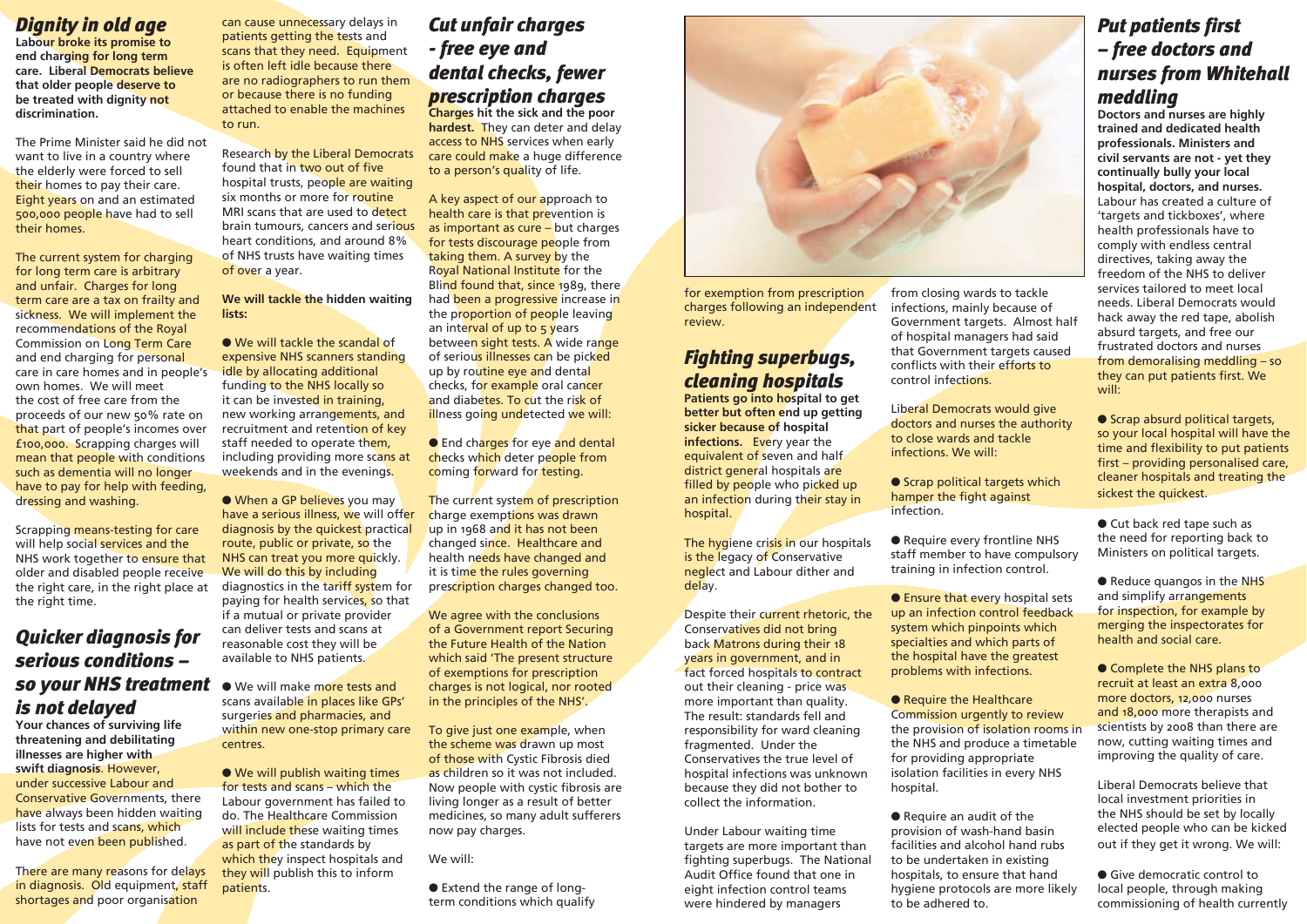decided by Primary Care Trusts a function of the elected local authority which has responsibility for social services.

● Scrap the unelected Strategic Health Authorities, giving their health care commissioning role to local authorities, or consortia of local authorities where necessary.

● Focus the Department of Health on improving the health of the nation by taking the lead in ensuring that public health goals are supported right across government.

### *Health and social care - two sides of the same coin*

Our plans to give local authorities the job of commissioning both health and social care will help to deliver more support for carers and promote their health. We will expect every local authority to include a local carers strategy within its Community Plan. The strategy would cover issues like respite care, access to advocacy and information services, and the special needs of young carers.

**Good quality social care makes a signifi cant contribution to the quality of life of thousands of elderly and disabled people every day.**

We will also help those who wish to combine caring responsibilities

For people living with long-term illness or disability they want the NHS and social services to fit round their lives, not always have to fit their lives around the services they need. By integrating the way in which health and social care are planned and delivered we will aim to make a reality of the seamless service people deserve and expect.

with paid work by extending workplace protection legislation to home workers, many of whom are carers, and by reforming the New Deal to give more personalised help to jobseekers with caring responsibilities.

#### *Support for carers*

Liberal Democrats support 'direct payments' - cash payments made in lieu of social service provision to people who have been assessed as needing services. Direct payments maximise choice and control for service users and should be encouraged. We will:

Without the love and support of the nation's 5.7 million family carers the NHS and social services would be overwhelmed.

● Encourage greater take up through local action plans and greater support for service users, such as help with financial administration.

Discrimination against disabled and vulnerable adults is totally unacceptable, but the current law does not give proper protection. Age discrimination legislation should go beyond employment and include the provision of goods and services by both the public and private sectors. This would mean that the NHS and Social Services providers would be under a duty not to discriminate unjustifiably on the basis of age.

● Introduce a clearer food labelling using a 'traffic light' system.

#### ● Ban smoking in all enclosed public places.

Our policies as a whole will help tackle other causes of ill health such as poverty, pollution and poor housing.

#### *Direct Payments*

● Adopt the EU Registration, Evaluation and Authorisation of Chemicals (REACH) Directive, which will ensure information is available to the public on the consequences of exposure to all chemicals in daily use, and that those of high concern are replaced by safer alternatives.

#### *Tackling discrimination*

● Provide more cycle routes and reform planning rules to make sure key services are more easily accessible by foot or bicycle, so that adults are encouraged to walk and cycle too.

### *Prevention is as important as cure*

We will concentrate on helping

● Encourage regular health "MoTs" tailored to individual patients' needs, with wider access to screening and blood pressure and cholesterol tests. We will ask NICE to develop the health MoT programme incorporating evidence-based screening.

people stay healthy as well as caring for them when they fall ill. According to the Government's NHS Report 'Securing our Future Health', failure to tackle the unnecessary causes of ill health will cost the NHS an extra £30 billion a year by 2022. If we don't tackle the causes of ill-health, the NHS in the future won't be able to cope.

> ● Set out their course of treatment, where and when they will be treated, and what other help such as social care they will receive.

#### *Healthy Choices*

People should be given the information and opportunities to make healthy choices. We will:

·

·● Require labelling of alcoholic drinks to show the units of alcohol, combined with more education on the recommended maximum number of units for men and women.

#### *Clean air and water*

Pollution in the air, in water and in the food chain causes or aggravates many illnesses, as well as destroying the environment. We will:



● Allow the inclusion of Complementary and Alternative therapies in the treatments available on the NHS where NICE recommends them, or where in advance of formal NICE evaluation the cost of that therapy is no more than the lowest conventional treatment offered and the patient's GP supports its use.

#### *Promote walking and cycling.*

● Review any legislation introduced by the current Government to give effect to these Directives with a view to maximising consumer choice over the use of food supplements.

Children walking to school get fit for life  $-$  but it must be safe. Fewer school-run car journeys also mean less pollution, less congestion and fewer road deaths. We will:

● Encourage and promote Safe Routes to School with calmed traffic, safe pavements, good lighting and grown-ups on hand to conduct "walking buses".

### *Give people more control over their healthcare*

**Liberal Democrats place a high value on a person's right to control and dignity.** We do not believe that as soon as someone becomes unwell they should simply be seen as the passive recipient of treatment. We believe that people should be seen as partners in their care. The patient's own view of what gives them the best quality of life should be at the heart of the healthcare system, and their right to control their own lives must be paramount. This is particularly true for sufferers from long-term conditions, who will often understand as much about their own health and successful therapies as the health professionals.

#### *Health MoTs*

People at the early stages of disease often do not realise they are ill, and therefore do not

seek treatment or make lifestyle changes which could prevent their condition getting worse. We will:

#### *Personal Care Plans*

People with long-term conditions should be entitled to a Personal Care Plan they have agreed to following full discussion with their doctor of all available treatment options. The plan will:

#### *Palliative Care*

Palliative care aims to provide total care for patients towards the end of their life, and focuses on pain and symptom control, mental well-being, quality care and support for the patient's family and carers. Liberal Democrats believe all people should be able to access the care they need both in the management of long-term medical conditions and at the end of life. Access to this care should not be limited by a person's age, diagnosis, social or ethnic background.

Liberal Democrats recognise and value the wealth of experience and expertise in the voluntary hospice movement as well as in the NHS. We believe palliative care is best developed through a strong partnership between the NHS, local authorities and the voluntary sector supported by a National Service Framework. However, tens of thousands of patients annually die in the NHS without access to specialised care and pain management. We will:

● Prioritise extending choice and access to these services, including more support for hospices.

### *Complementary and Alternative Therapies*

To increase the choice of treatment options people have on the NHS, we would ask the National Institute for Clinical Excellence (NICE) to undertake a review of the effectiveness of Complementary and Alternative therapies. We will:

#### *Food Supplements*

People should continue to have the right to exercise choice over the food supplements they buy. Depending on how the Traditional Herbal Medicinal Products Directive, the Medicinal Products for Human Use Directive and the Food Supplements Directive are translated into domestic legislation and regulation they could place unnecessary restrictions upon consumers' choice of vitamins and minerals. We will:

### *Mental Health*

Liberal Democrats believe that people with mental health problems have the same rights as any other patients to have control over their healthcare and be treated with dignity. Specialised support involving voluntary groups is particularly important to ensure that the needs and wishes of people with mental health problems are met. Coercive approaches are driven by the stigma associated with mental ill health. A more effective approach